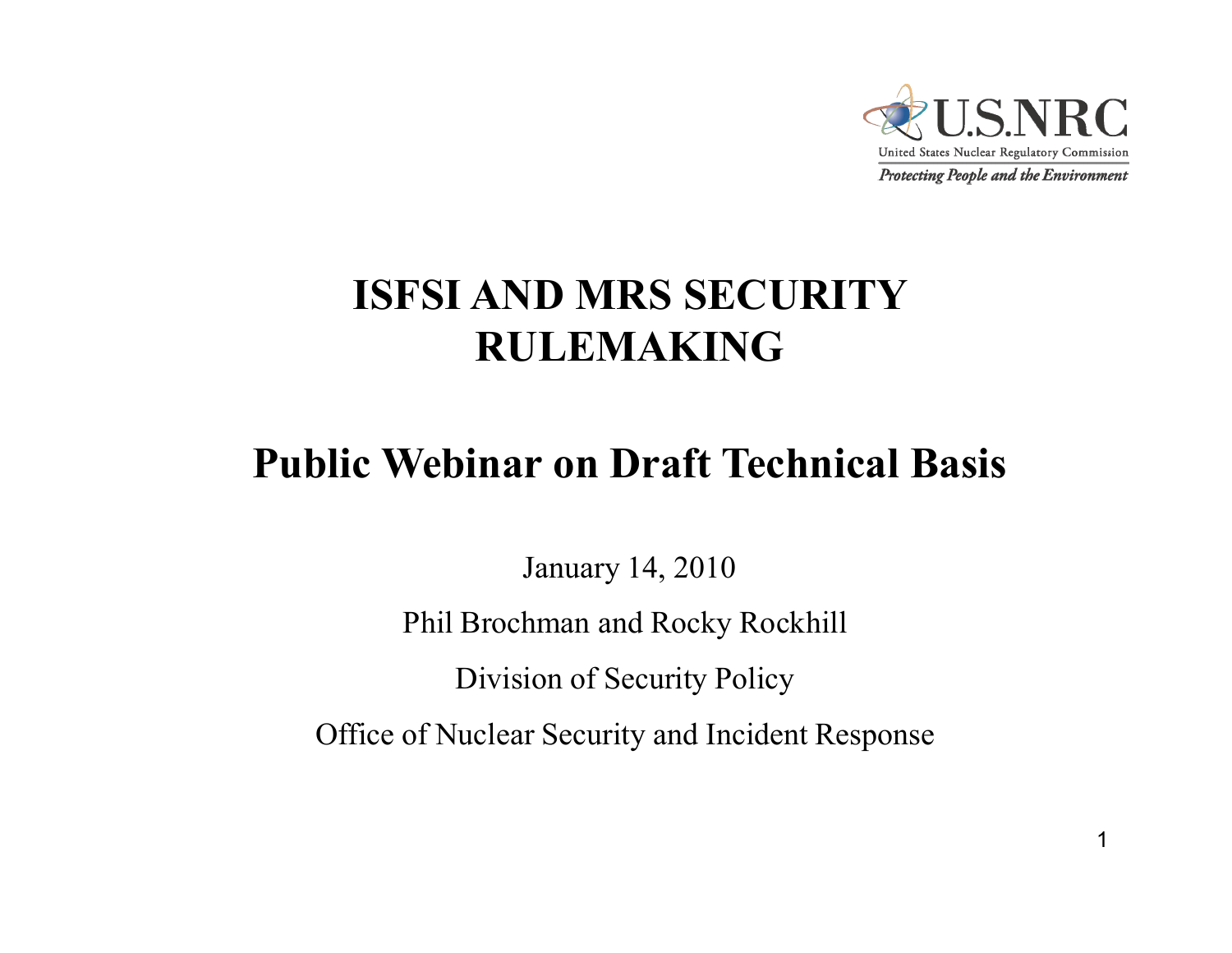

## Agenda

- $\bullet$  $1300 - 1310$ **Introduction**
- $\cdot$  1310 1320 **Objectives of this Security** Rulemaking
- $1320 1350$ **Specific Technical Approaches**
- •1400 – 1650 Questions and Comments
- $\bullet$ 1650 – 1700 Closing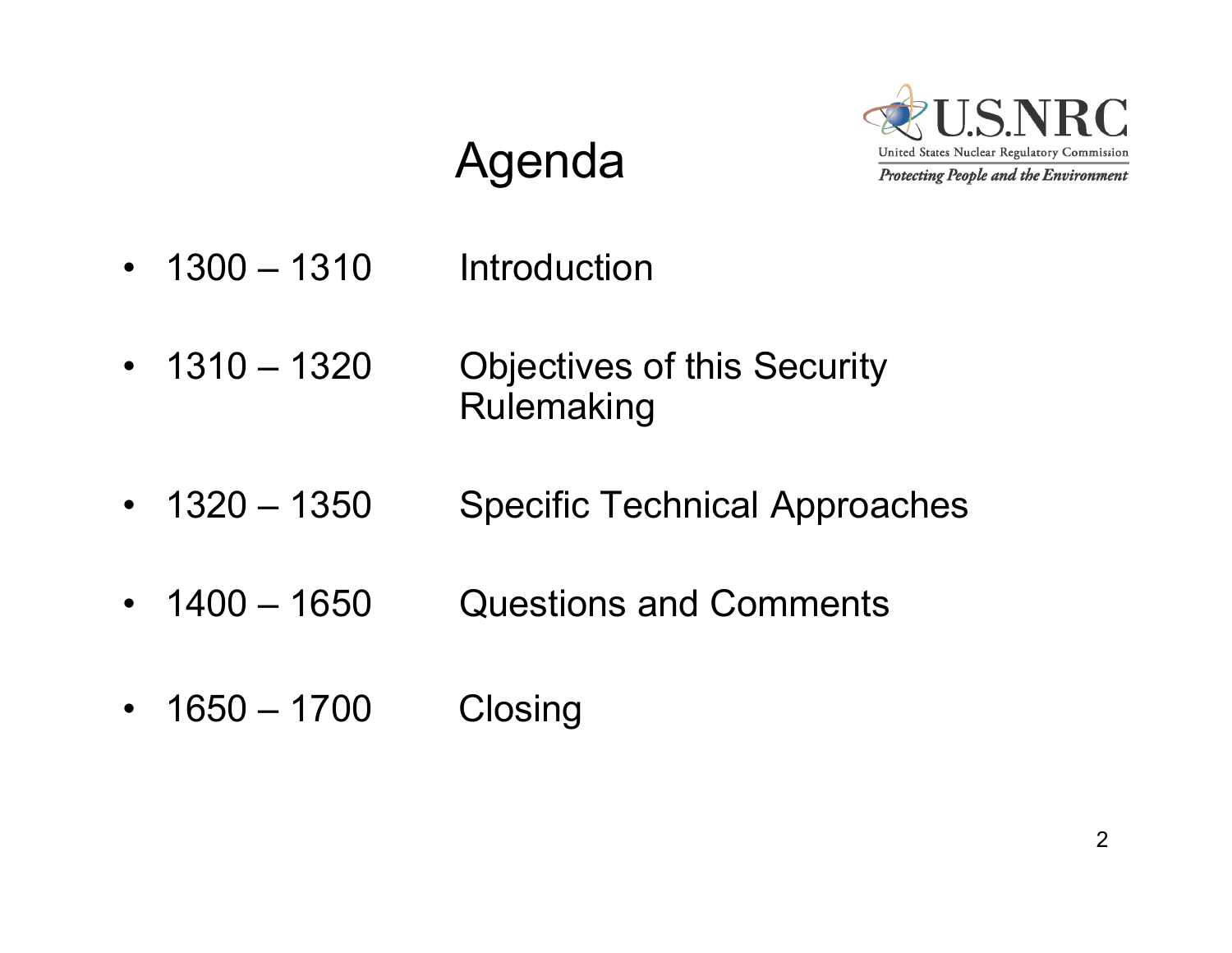## Rulemaking Objectives



- To improve consistency and clarity of 10 CFR Part 73 regulations for both types of ISFSI licensees (general and specific) and to reflect current Commission thinking on security requirements.
- To make generically applicable requirements similar to those imposed by the post-9/11 ISFSI security orders
- To use a risk-informed and performance based structure in updating these security regulations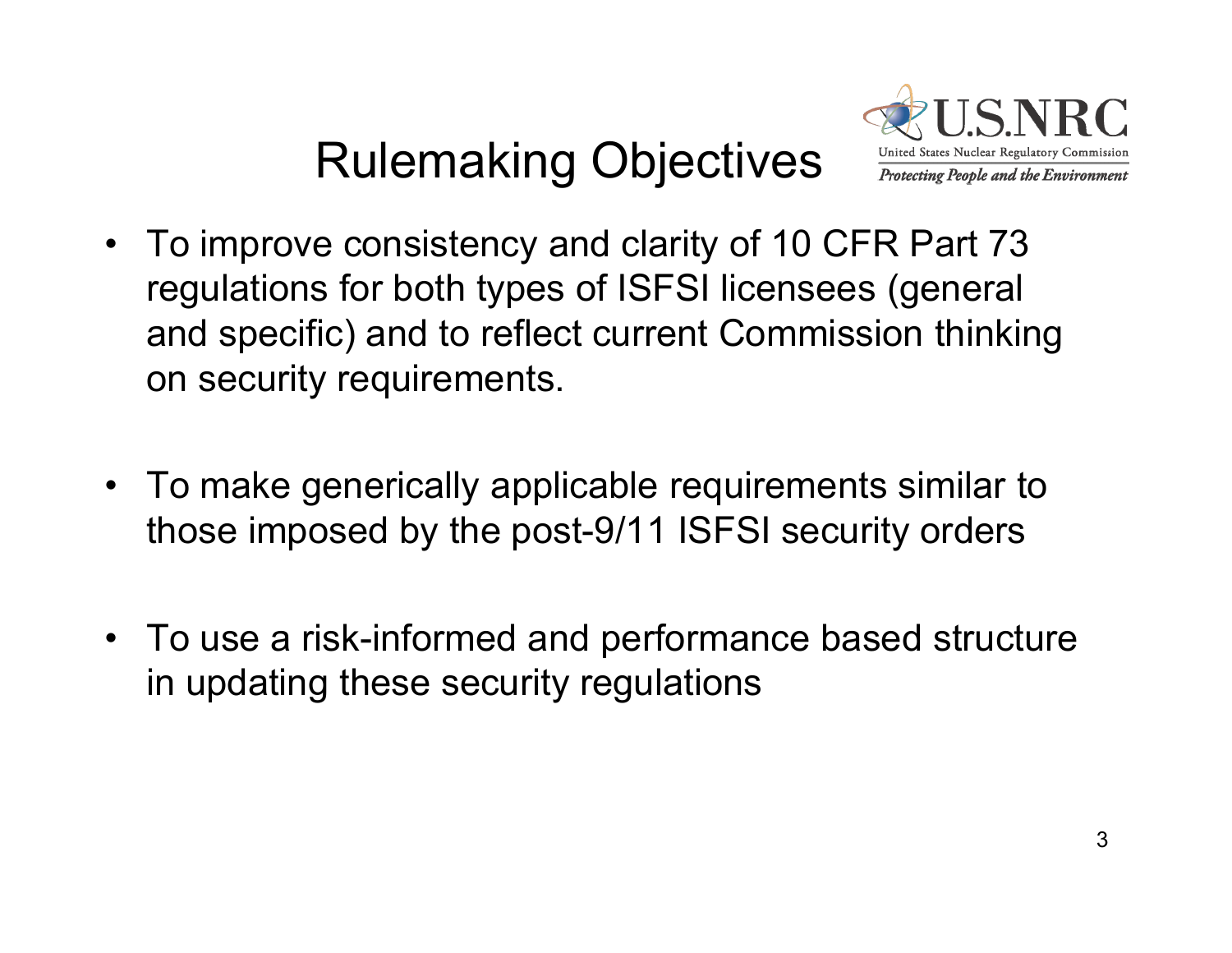### Proposed Changes



- $\bullet$  Use a risk-informed and performance-based approach with licensees performing dose calculations on specific security scenarios (applicable to their facility)
- $\bullet$  Add a 0.05-Sievert (Sv) (5-Rem) dose limit requirement (at the controlled area boundary (CAB)) to Part 73 (equivalent to the §72.106 dose limits)
- $\bullet$  Licensees would use an iterative approach and could change inputs (e.g., distance to the CAB) to achieve success or use engineered security features to prevent a security scenario

– Worst case requires shift to a denial protective strategy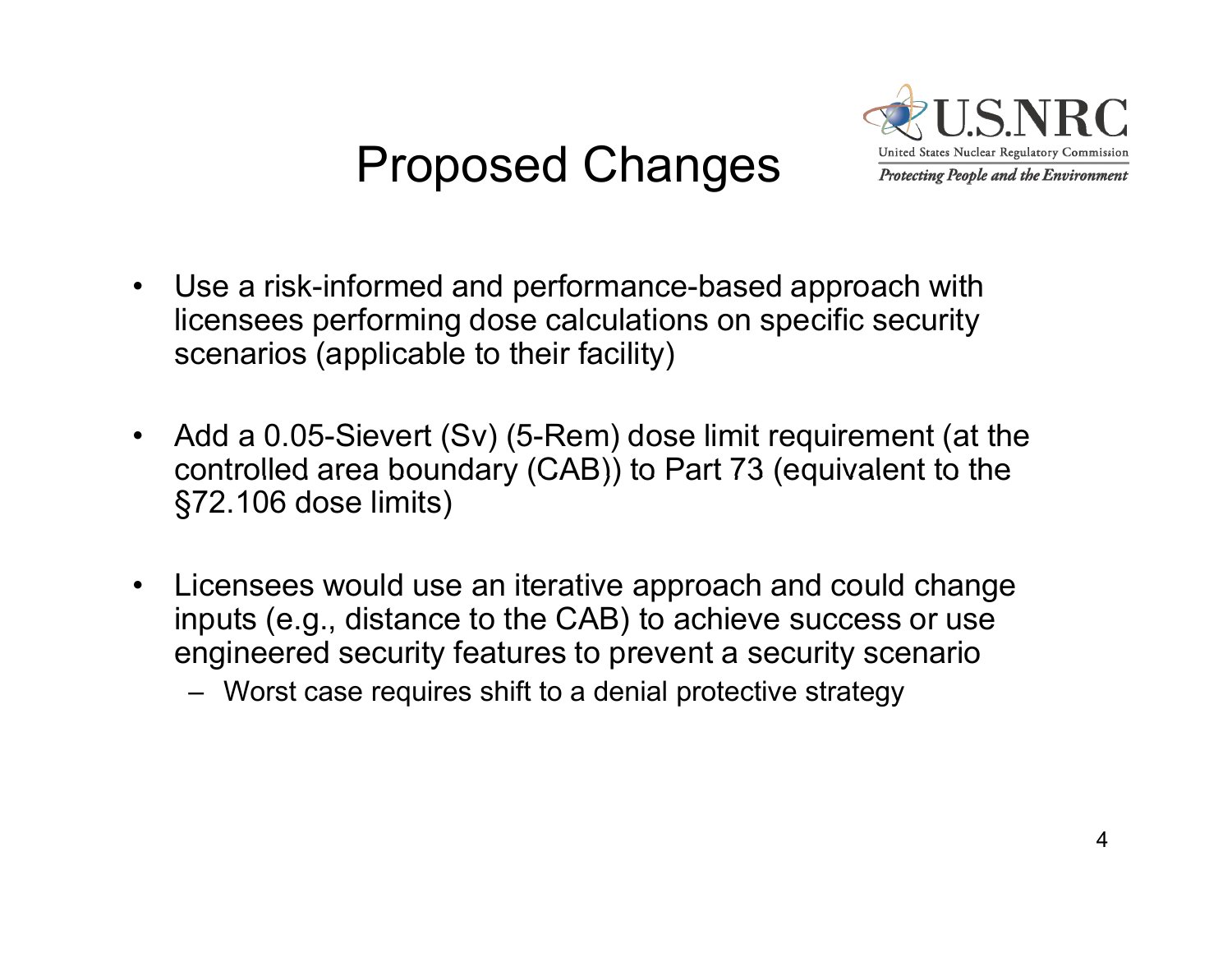



- Consistent outcomes across all ISFSIs and MRSs
	- All facilities will meet the 0.05 Sv dose limit at the CAB
	- However, security programs and plans can vary
- Require blast analysis and permanent vehicle barriers for land based and waterborne vehicle borne improvised explosive devices (VBIEDs).
	- Protection of the SNF/HLW, CAS/SAS, and transfer path
	- Protection of security personnel defensive positions (if licensee is implementing a denial protective strategy)
- Update these security regulations to use appropriate language from the NRC's recent power reactor security rule (see §73.55)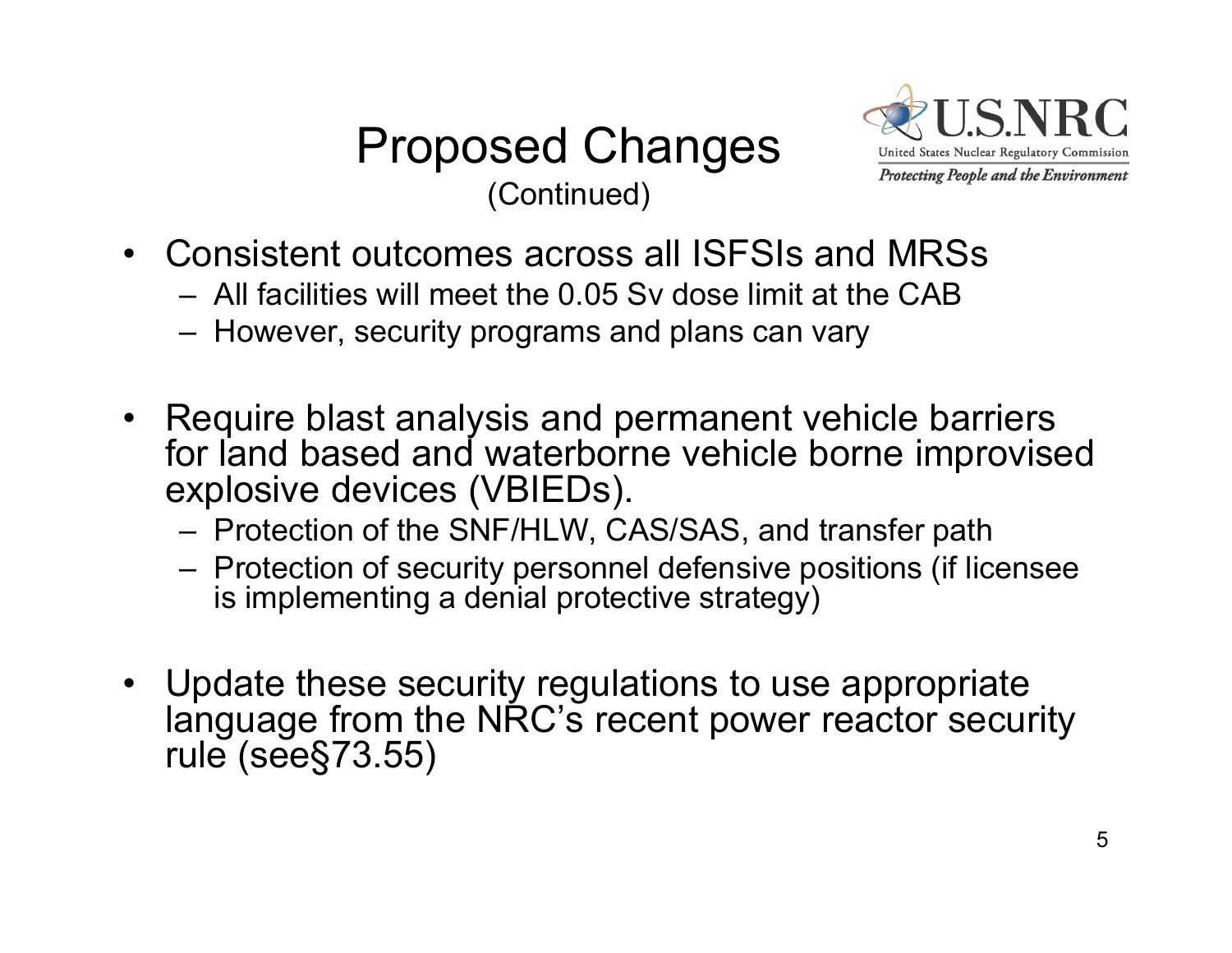



- Consolidate and reorganize the ISFSI and MRS regulations for both general and specific licenses into a series of contiguous sections in Part 73
- ISFSIs and MRS will no longer be subject to the DBT for radiological sabotage or the requirements of §73.55 (power reactor security requirements)
- $\bullet$  Requirements will be separate; however, the ISFSI licensee's PSP can be integrated into a reactor's security plan or be contained in a separate (stand alone) plan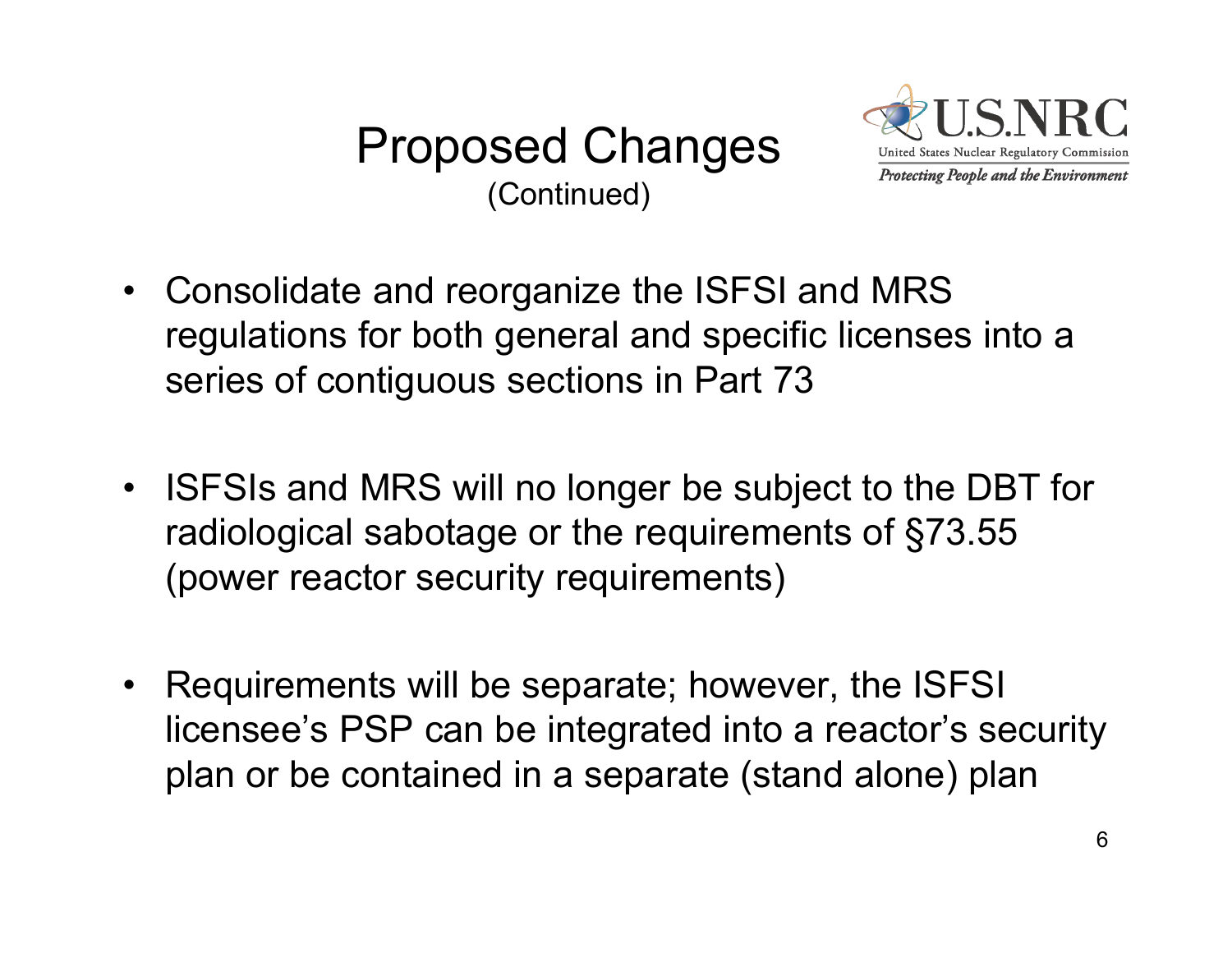



- $\bullet$  Documentation and review of MOU with LLEA for Detect, Assess, and Communicate protective strategies
- New information submission requirement on ISFSI or MRS information (distances to boundaries, number of<br>casks, etc)
- Security scenario guidance document (NUREG) being developed under a contract
	- Future cleared stakeholder comment opportunity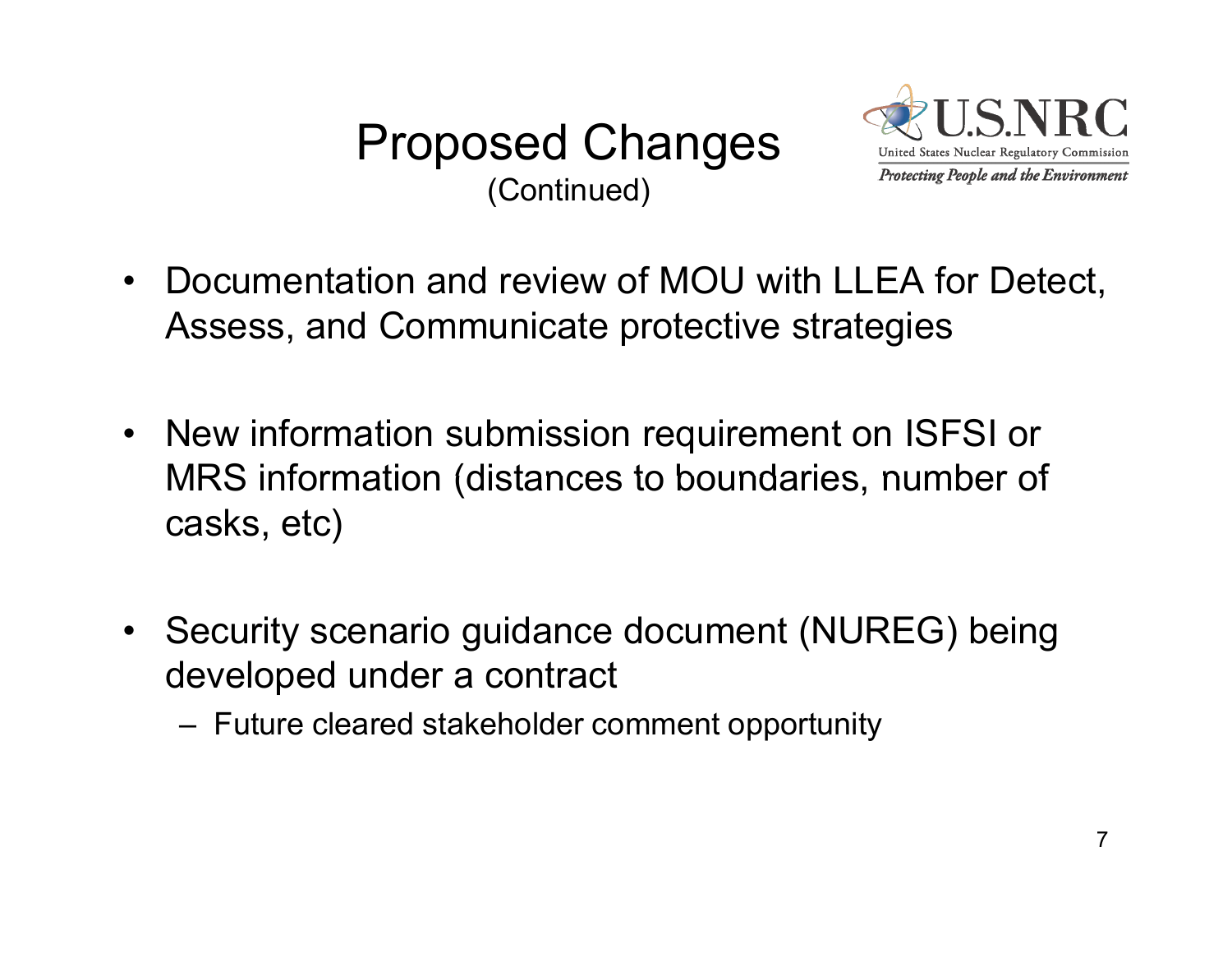# Supporting Information



- • The staff is developing a draft regulatory guide (DG-5033) containing security performance (adversary) characteristics
	- Developed per Commission direction in SRM-SECY-07-0148
	- Contains Safeguards Information
- • Draft DG-5033 will be sent to Commission before being issued for cleared stakeholder comment period
	- Cleared stakeholder comment meetings will also be held
	- FRN will be issued noticing meetings and opportunity to comment on DG-5033
- • DG-5033 guidance is bounded by RG 5.69; however, there are some specific differences (both appearance and substance)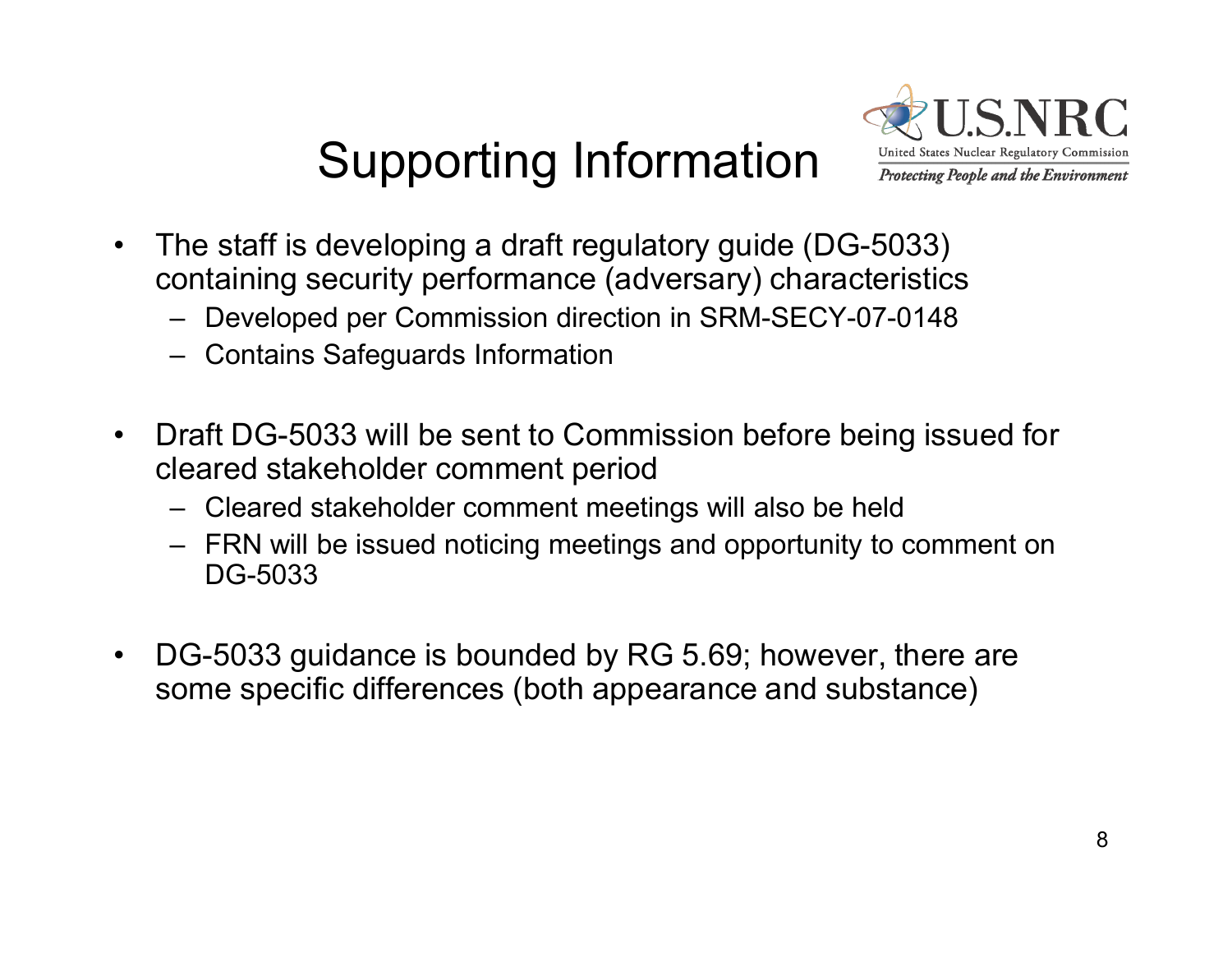### Specific Issues



- $\bullet$ Physical Security Plan
- $\bullet$ Training and Qualification Plan
- $\bullet$ Contingency Response Plan
- $\bullet$ Access Authorization Program
- $\bullet$ Insider Mitigation
- $\bullet$ Vehicle Barrier System
- $\bullet$ Physical Barrier System
- $\bullet$ Intrusion Detection Systems
- $\bullet$ Video Capture
- $\bullet$ Access Points and Search
- $\bullet$ Alarm Station Capabilities
- • Redundant Communications Equipment
- •Independent Power Systems
- •Single Node Failures
- •Force-on-Force Evaluations
- •Deadly Force Training
- $\bullet$ Suspension of Security Measures
- $\bullet$ Alternative Measures
- $\bullet$ Records
- $\bullet$ Compensatory Measures
- $\bullet$ Maintenance, Testing, Calibration
- •Security Program Reviews
- $\bullet$ Security and Emergency Response
- $\bullet$ ASOs and Armed Responders
- •Effective and Compliance Dates